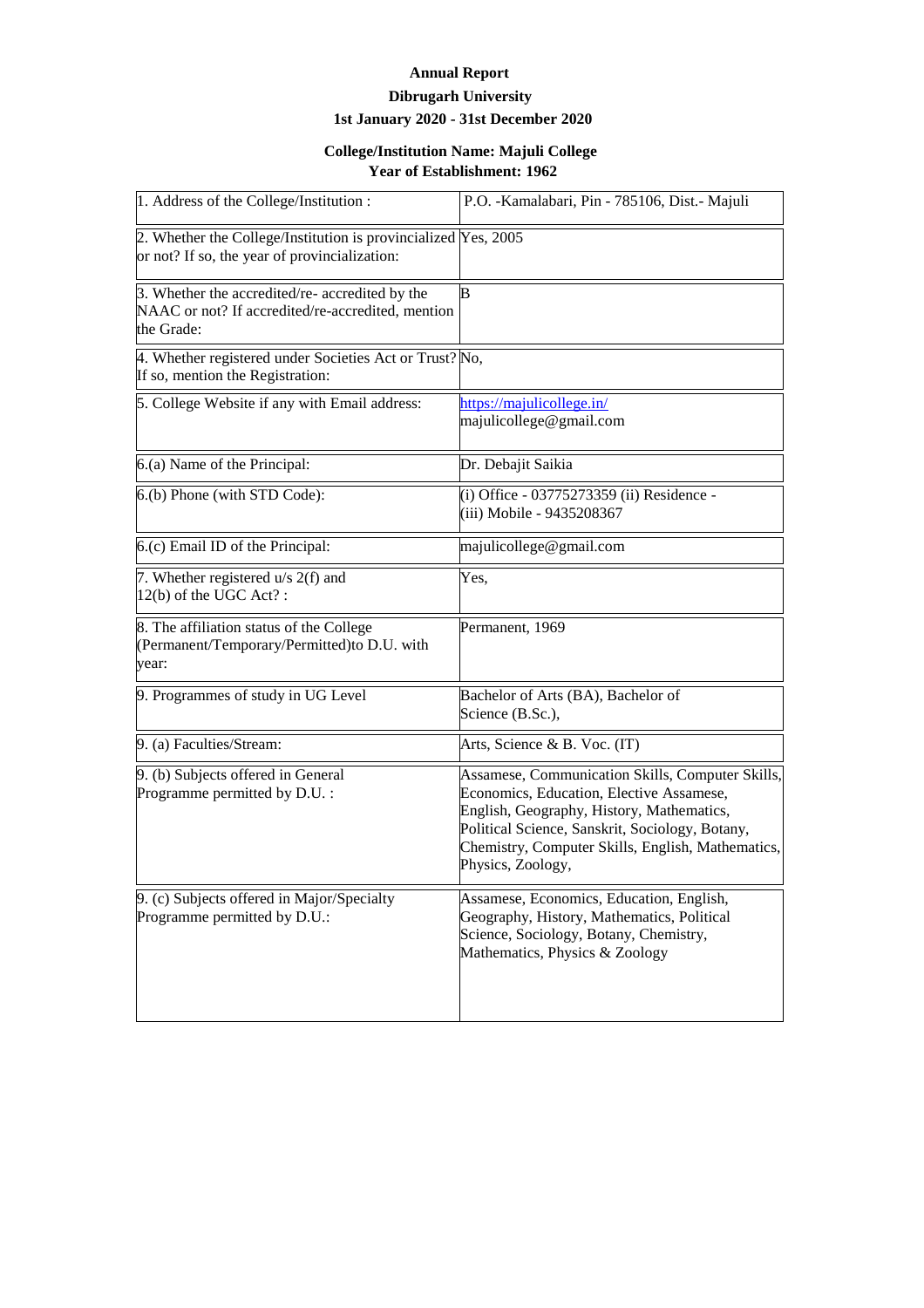| D.U.                     | 9. (d) P. G. Programme permitted by                                               |           |                |                  |            |           |                          |                  |            |                  |          |                  |                  |                  |                  |  |
|--------------------------|-----------------------------------------------------------------------------------|-----------|----------------|------------------|------------|-----------|--------------------------|------------------|------------|------------------|----------|------------------|------------------|------------------|------------------|--|
|                          | 9. (e) Professional Courses permitted by D.U.:                                    |           |                |                  |            |           |                          | $B.$ Voc. $(IT)$ |            |                  |          |                  |                  |                  |                  |  |
|                          | 10. Student Enrolment (Course-wise):                                              |           |                |                  |            |           |                          |                  |            |                  |          |                  |                  |                  |                  |  |
| Courses                  |                                                                                   |           |                | Gen              |            |           |                          | <b>SC</b>        |            |                  | S        |                  |                  | OBC/MOBC         |                  |  |
|                          |                                                                                   |           | М              |                  | M<br>F     |           |                          | F                |            |                  | M        | F                |                  | M                | F                |  |
| (BA)                     | <b>Bachelor of Arts</b>                                                           |           | 60             |                  | 92         | 63        |                          | 60               |            |                  | 122      | 99               |                  | 64               | 105              |  |
| Bachelor of              | Science (B.Sc.)                                                                   |           | 40             |                  | 03         |           | 34                       |                  | 08         |                  | 70       | 29               |                  | 48               | 21               |  |
|                          | Day only<br>11. Number of teaching shifts in the college<br>(Day/Morning/Evening) |           |                |                  |            |           |                          |                  |            |                  |          |                  |                  |                  |                  |  |
|                          | 12. Total No. of teachers in the college                                          |           |                |                  |            |           |                          |                  |            |                  |          |                  |                  |                  |                  |  |
|                          | 12.(a) Total No. of teachers under sanctioned posts                               |           |                |                  |            |           |                          |                  |            |                  |          |                  |                  |                  |                  |  |
| Total                    | Filled                                                                            |           |                |                  |            |           | Female                   |                  |            | Male             |          | Female           |                  |                  |                  |  |
| Posts                    | Up                                                                                |           | Gen SC         | <b>ST</b>        | <b>OBC</b> | Gen       | <b>SC</b>                | <b>ST</b>        | <b>OBC</b> |                  | M. Phil. | Ph. D.           | M. Phil. Ph. D.  |                  |                  |  |
| 44                       | 34                                                                                | 17        | 3              | $\overline{2}$   | 5          | 3         | $\overline{\phantom{a}}$ | 1                |            | 3                | 14       | 7                |                  | 5                | 1                |  |
|                          | 12.(a) Total No. of teachers under non-sanctioned posts                           |           |                |                  |            |           |                          |                  |            |                  |          |                  |                  |                  |                  |  |
| Total                    |                                                                                   |           | М              |                  |            |           | Female                   |                  |            |                  | Male     |                  |                  | Female           |                  |  |
| Posts                    | Gen                                                                               | <b>SC</b> | <b>ST</b>      | <b>OBC</b>       | Gen        | <b>SC</b> | <b>ST</b>                | OBC              |            |                  | M. Phil. | Ph.D.            |                  | M. Phil.         | Ph.D.            |  |
| 11                       | $\mathbf{1}$                                                                      | 3         | $\overline{2}$ | $\boldsymbol{0}$ | 3          | 1         | $\boldsymbol{0}$         | $\mathbf{1}$     |            | $\boldsymbol{0}$ |          | $\boldsymbol{0}$ | $\boldsymbol{0}$ |                  | $\boldsymbol{0}$ |  |
|                          | 13. Examination results of the college during the period                          |           |                |                  |            |           |                          |                  |            |                  |          |                  |                  |                  |                  |  |
|                          | 13.(a) General Course                                                             |           |                |                  |            |           |                          |                  |            |                  |          |                  |                  |                  |                  |  |
| Course                   |                                                                                   |           | Total          |                  |            |           |                          | Passed In        |            |                  |          |                  |                  |                  | Total            |  |
|                          |                                                                                   |           | Appeared       |                  | First      |           |                          | Second           |            |                  | Simple   |                  | Passed           |                  |                  |  |
| Bachelor of<br>Arts (BA) |                                                                                   | 6         |                |                  | null       |           |                          | null             |            |                  | null     |                  |                  | $\boldsymbol{0}$ |                  |  |
|                          | 13.(b) Major Course                                                               |           |                |                  |            |           |                          |                  |            |                  |          |                  |                  |                  |                  |  |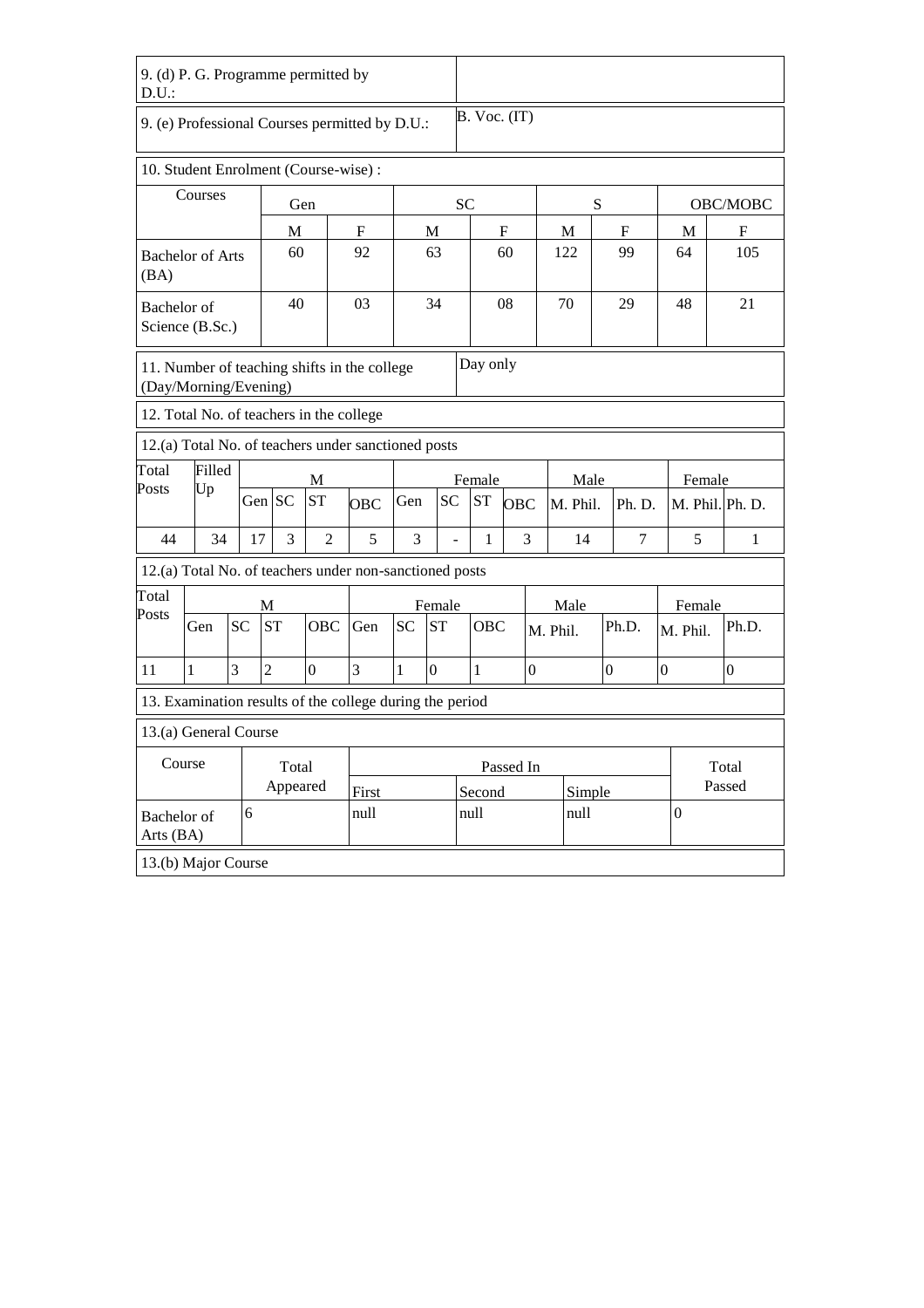| Course                                          |                      | Subject                 | Total               |                                   | Passed In              |  |                                       |                |        |                                        | Total          |  |
|-------------------------------------------------|----------------------|-------------------------|---------------------|-----------------------------------|------------------------|--|---------------------------------------|----------------|--------|----------------------------------------|----------------|--|
|                                                 |                      |                         | Appeared            | First                             |                        |  | Second                                |                | Simple |                                        | Passed         |  |
| Bachelor of<br>Arts (BA)                        |                      | Assamese                | 22                  |                                   | 8                      |  | 8                                     |                | 3      |                                        | 19             |  |
| Bachelor of<br>Arts (BA)                        | English              |                         | 6                   |                                   | $\overline{2}$         |  | $\overline{4}$                        |                |        |                                        | 6              |  |
| <b>Bachelor</b> of<br>Arts (BA)                 |                      | Education               | 12                  |                                   | 11                     |  | $\mathbf{1}$                          |                |        |                                        | 12             |  |
| Bachelor of<br>Arts (BA)                        |                      | Economic s              | 17                  |                                   | 9                      |  | 3                                     |                |        |                                        | 12             |  |
| <b>Bachelor</b> of<br>Arts (BA)                 |                      | Geograph y              | $\overline{9}$      |                                   | $\overline{9}$         |  |                                       |                |        |                                        | $\overline{9}$ |  |
| Bachelor of<br>Arts (BA)                        |                      | Sociology               | 29                  |                                   | 15                     |  | 14                                    |                | ÷.     |                                        | 29             |  |
| Bachelor of<br>Arts (BA)                        | Political<br>Science |                         | 15                  |                                   | 9                      |  | $\mathbf{1}$                          |                |        |                                        | 10             |  |
| Bachelor of<br>Arts (BA)                        | History              |                         | 8                   |                                   | $\overline{5}$         |  | $\mathbf{1}$                          |                |        |                                        | 6              |  |
| Bachelor of<br>Science<br>(B.Sc.)               | <b>Botany</b>        |                         | $\overline{7}$      |                                   | $\overline{7}$         |  |                                       |                |        |                                        | $\overline{7}$ |  |
| Bachelor of<br>Science<br>(B.Sc.)               | Chemistry            |                         | 1                   |                                   | 1                      |  |                                       |                |        |                                        | 1              |  |
| Bachelor of<br>Science<br>(B.Sc.)               | Zoology              |                         | 9                   |                                   | $\,$ 8 $\,$            |  |                                       |                |        |                                        | $8\,$          |  |
| Bachelor of<br>Science<br>(B.Sc.)               | Physics              |                         | 1                   |                                   |                        |  |                                       |                |        |                                        |                |  |
| Bachelor of<br>Science<br>(B.Sc.)               |                      | Mathematics             | $\overline{3}$      |                                   | $\mathbf{1}$           |  |                                       | $\overline{2}$ |        |                                        | $\ast$         |  |
| 14. Hostel facilities in the college/institute  |                      |                         |                     |                                   |                        |  |                                       |                |        |                                        |                |  |
| <b>Boys Hostel</b>                              |                      |                         | <b>Girls Hostel</b> |                                   |                        |  | <b>Boys Hostel</b><br><b>Boarders</b> |                |        | <b>Girls Hostel</b><br><b>Boarders</b> |                |  |
| $\boldsymbol{0}$                                |                      | 1                       |                     |                                   | 60<br>$\boldsymbol{0}$ |  |                                       |                |        |                                        |                |  |
| 15. Library Facilities in the college/institute |                      |                         |                     |                                   |                        |  |                                       |                |        |                                        |                |  |
| No of Books                                     |                      | No of Books<br>Procured |                     | No of Journal<br>subscribed<br>11 |                        |  | No of e-<br>Journal<br>subscribed     |                |        | No of Library<br>users                 |                |  |
| 275<br>22089                                    |                      |                         |                     | $6000+$                           |                        |  |                                       | 11000          |        |                                        |                |  |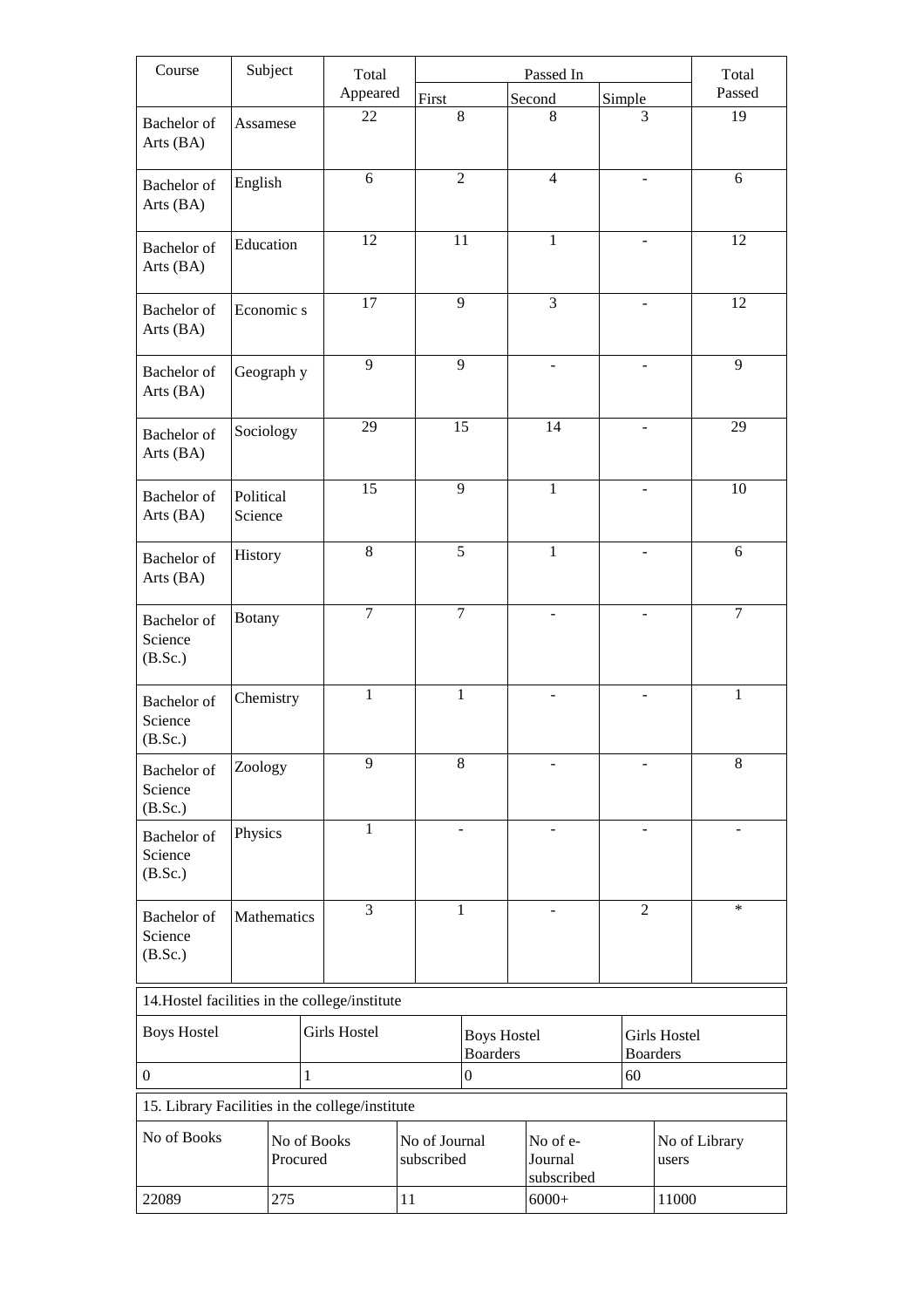| 16. Computer and Internet Facilities in the college/institute                                                                      |       |                                                       |                                       |                             |                                                                            |              |                          |                          |                                                                                                                                  |  |  |
|------------------------------------------------------------------------------------------------------------------------------------|-------|-------------------------------------------------------|---------------------------------------|-----------------------------|----------------------------------------------------------------------------|--------------|--------------------------|--------------------------|----------------------------------------------------------------------------------------------------------------------------------|--|--|
| No of Computers                                                                                                                    |       | No of Internet Users                                  |                                       |                             |                                                                            |              |                          |                          |                                                                                                                                  |  |  |
| 60                                                                                                                                 |       |                                                       |                                       |                             | 700                                                                        |              |                          |                          |                                                                                                                                  |  |  |
| 17. (a) Extra-Curricular and Co-curricular activities Facilities in the college/institute                                          |       |                                                       |                                       |                             |                                                                            |              |                          |                          |                                                                                                                                  |  |  |
|                                                                                                                                    |       |                                                       |                                       |                             |                                                                            |              |                          |                          |                                                                                                                                  |  |  |
| <b>NCC Cadets</b>                                                                                                                  |       | <b>NSS Volunteers</b>                                 | <b>Scout and</b><br>Guides            |                             | <b>Rovers</b>                                                              |              |                          |                          | Rangers                                                                                                                          |  |  |
|                                                                                                                                    |       |                                                       |                                       |                             |                                                                            |              |                          |                          |                                                                                                                                  |  |  |
| 17. (b) Important achievements of NCC and NSS units in the college/institute                                                       |       |                                                       |                                       |                             |                                                                            |              |                          |                          |                                                                                                                                  |  |  |
| Unit                                                                                                                               |       |                                                       |                                       |                             | <b>Important Achievements</b>                                              |              |                          |                          |                                                                                                                                  |  |  |
| <b>NCC</b>                                                                                                                         |       |                                                       |                                       |                             | Suman Mili selected for Indian Army<br>Jadob Pame selected for Indian Army |              |                          |                          | Chandra Payeng selected for Indian Army<br>Sourav Payeng selected for Indian Army<br>Dharmajyoti Payeng selected for Indian Army |  |  |
| <b>NSS</b>                                                                                                                         |       |                                                       |                                       |                             |                                                                            |              |                          |                          |                                                                                                                                  |  |  |
|                                                                                                                                    |       |                                                       |                                       |                             |                                                                            |              |                          |                          |                                                                                                                                  |  |  |
| 17. (c) Remarkable achievements of students in Regional/National events and competitions etc.                                      |       |                                                       |                                       |                             |                                                                            |              |                          |                          |                                                                                                                                  |  |  |
| <b>Student Name</b>                                                                                                                | Event |                                                       |                                       | <b>Position Held</b>        |                                                                            | Venue        |                          |                          | Date                                                                                                                             |  |  |
|                                                                                                                                    |       |                                                       |                                       |                             |                                                                            |              |                          |                          |                                                                                                                                  |  |  |
| 18. Academic activities of the Teaching Staff:                                                                                     |       |                                                       |                                       |                             |                                                                            |              |                          |                          |                                                                                                                                  |  |  |
| 18. (a) Publication of Research Papers in referred journals/books during the period (only those                                    |       |                                                       |                                       |                             |                                                                            |              |                          |                          |                                                                                                                                  |  |  |
| considered for API scores)                                                                                                         |       |                                                       |                                       |                             |                                                                            |              |                          |                          |                                                                                                                                  |  |  |
| Name of Teacher                                                                                                                    |       |                                                       | Total no of papers published in level |                             |                                                                            |              | International            |                          |                                                                                                                                  |  |  |
|                                                                                                                                    |       |                                                       | National                              |                             |                                                                            |              |                          |                          |                                                                                                                                  |  |  |
| Dulal Hazarika                                                                                                                     |       |                                                       | 2                                     |                             |                                                                            |              |                          |                          |                                                                                                                                  |  |  |
| Pronita Rajkhowa                                                                                                                   |       |                                                       |                                       |                             |                                                                            |              | 1<br>$\overline{c}$      |                          |                                                                                                                                  |  |  |
| Dimpee Baruah                                                                                                                      |       |                                                       |                                       |                             |                                                                            | $\mathbf{1}$ |                          |                          |                                                                                                                                  |  |  |
| Dr. Pollobi Duara                                                                                                                  |       |                                                       |                                       |                             |                                                                            |              |                          |                          |                                                                                                                                  |  |  |
| Anannya Boruah                                                                                                                     |       |                                                       |                                       |                             |                                                                            |              | 1                        |                          |                                                                                                                                  |  |  |
| 18. (b) Details of Books published during the period                                                                               |       |                                                       |                                       |                             |                                                                            |              |                          |                          |                                                                                                                                  |  |  |
| Name of Teacher                                                                                                                    |       |                                                       | Title of the Book                     |                             |                                                                            |              | Date of Publication      |                          |                                                                                                                                  |  |  |
| Pronita Rajkhowa                                                                                                                   |       | Kaijanman Mahan Shikshabid<br>Aru Saikhik Chintadhara |                                       |                             | Sep 2020 (9788191098396)                                                   |              |                          |                          |                                                                                                                                  |  |  |
| Gitarani Goswami                                                                                                                   |       |                                                       |                                       | Rise of the modern west-I   |                                                                            |              | Sep 2020 (9789385439872) |                          |                                                                                                                                  |  |  |
| Gitarani Goswami                                                                                                                   |       |                                                       |                                       | <b>Bharatbarshar Itihas</b> |                                                                            |              |                          | Oct 2020 (9788194821069) |                                                                                                                                  |  |  |
| Dr. Brojen Ch. Neog<br><b>Essential of macro-economics</b>                                                                         |       |                                                       |                                       |                             |                                                                            |              |                          | Sep 2020 (9789387956827) |                                                                                                                                  |  |  |
| Dr. Brojen Ch. Neog                                                                                                                |       |                                                       |                                       |                             | <b>Essential of micro-economics</b>                                        |              |                          |                          | Nov 2020 (9799382058859)                                                                                                         |  |  |
| Dr. Brojen Ch. Neog<br>18.(c) Details of Books and Journals published by the college/institute with<br>ISBN/ISSN during the period |       |                                                       |                                       | Micro-economics theory      |                                                                            |              |                          |                          | Nov 2020 (9788192058528)                                                                                                         |  |  |
| Name of<br>Book/Journal                                                                                                            |       | Editor                                                |                                       |                             | <b>ISBN/ISSN</b>                                                           |              |                          | Date of publication      |                                                                                                                                  |  |  |
| Dr. Rupjyoti Borah                                                                                                                 |       | Dr. Debajit Saikia                                    |                                       |                             | 9789383588251                                                              |              |                          |                          | Sep 2020                                                                                                                         |  |  |
| Dr. Erani Mohan                                                                                                                    |       | Dr. Debajit Saikia                                    |                                       |                             | 9789383588251                                                              |              |                          | Sep 2020                 |                                                                                                                                  |  |  |
| Abani Kumar Dutta                                                                                                                  |       | Dr. Debajit Saikia                                    |                                       |                             | 9789383588251                                                              |              |                          |                          | Sep 2020                                                                                                                         |  |  |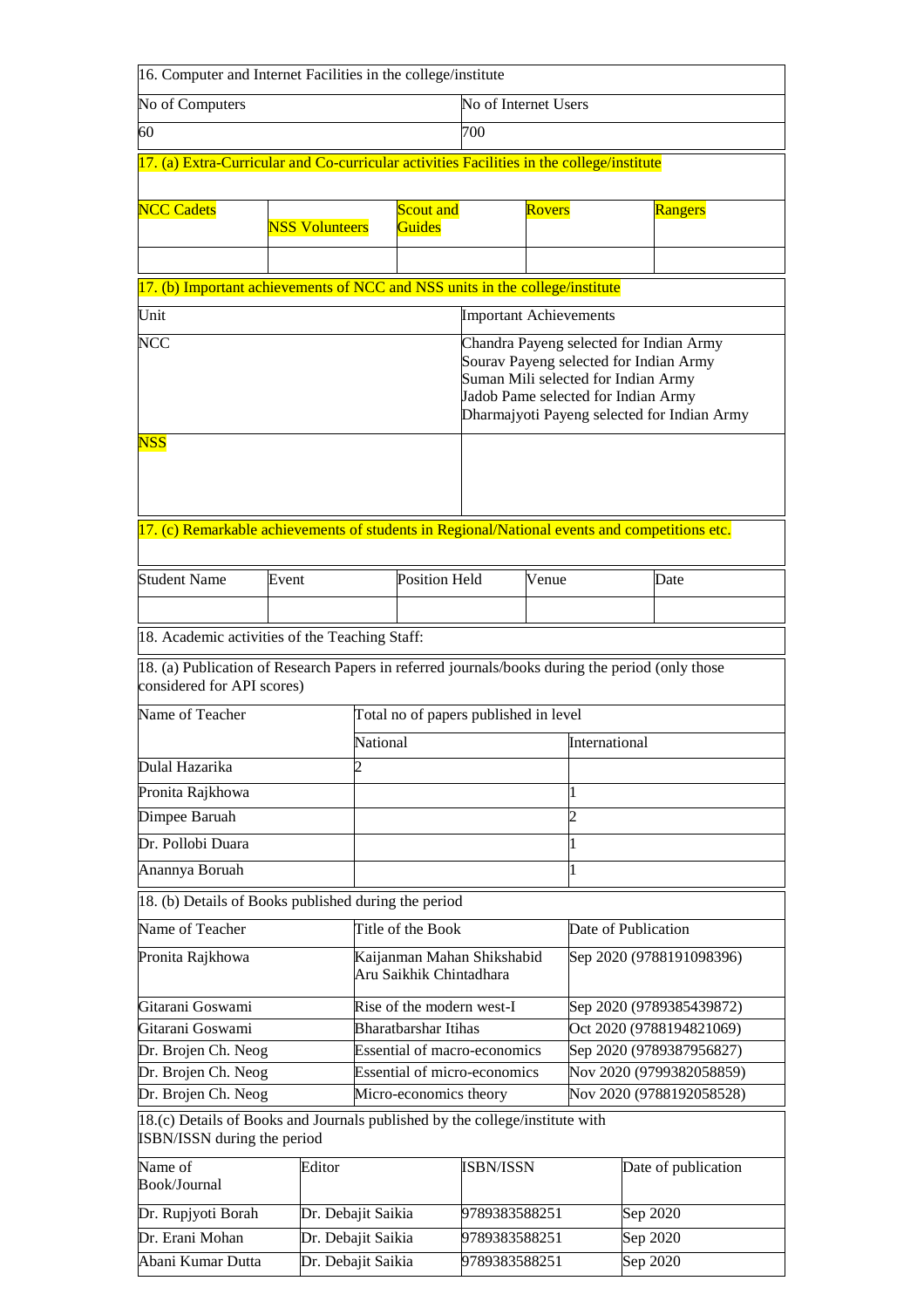| Dulal Hazarika                                                                       | Dr. Debajit Saikia |                                                                    | 9789383588251                                   |                 | Sep 2020          |  |
|--------------------------------------------------------------------------------------|--------------------|--------------------------------------------------------------------|-------------------------------------------------|-----------------|-------------------|--|
| <b>Kartik Nath</b>                                                                   |                    | Dr. Debajit Saikia                                                 | 9789383588251                                   |                 | Sep 2020          |  |
| Pronita Rajkhowa                                                                     | Dibya Jyoti Bora   | Dr. Dipa Phukan Baruah, 9788194624608<br>Dr. Bulbuli Boruah &      |                                                 |                 | June 2020         |  |
| Dr. Joya Kalita Gogoi                                                                |                    | Dr. Debajit Saikia                                                 | 9789383588251                                   |                 | Sep 2020          |  |
| Gitarani Goswami                                                                     |                    | Dr. Debajit Saikia                                                 | 9789383588251                                   |                 | Sep 2020          |  |
| Naba Das                                                                             |                    | Dr. Debajit Saikia                                                 | 9789383588251                                   |                 | Sep 2020          |  |
| Dr. Madhabi Devi                                                                     | M Asiri            | Inamuddin, Rajendra<br>Boddula, Mohammad<br>Faraz Ahmer & Abdullah | 9781644900543 (print)<br>9781644900550 (online) |                 | <mark>2020</mark> |  |
| Tulashi Rajkhowa                                                                     |                    | Dr. Debajit Saikia                                                 | 9789383588251                                   |                 | Sep 2020          |  |
| Anamika Adhikari                                                                     |                    | Dr. Debajit Saikia                                                 | 9789383588251                                   |                 | Sep 2020          |  |
| Dr. Juli Gogoi                                                                       |                    | Dr. Debajit Saikia                                                 | 9789383588251                                   |                 | Sep 2020          |  |
| <b>Indira Borah</b>                                                                  | Dr. S K Gupta      |                                                                    | 0970-3586                                       |                 | Dec 2020          |  |
| Dr. Dr. Debajyoti<br>Bhattacharjee                                                   |                    | Dr. Debajit Saikia                                                 | 9789383588251                                   |                 | Sep 2020          |  |
| Anannya Boruah                                                                       |                    | Dr. Debajit Saikia                                                 | 9789383588251                                   |                 | Sep 2020          |  |
| 18.(d) Research Paper presented in Seminars/Workshops by Teachers during the period: |                    |                                                                    |                                                 |                 |                   |  |
| Name of Teacher                                                                      |                    | No of Seminars                                                     |                                                 |                 | No of Workshops   |  |
| Dr. Rajen Ch. Borah                                                                  |                    | 2 (Webinar)                                                        |                                                 |                 |                   |  |
| Mr. Dinesh Pegu                                                                      |                    | 7 (6 Webinar)                                                      |                                                 | 3               |                   |  |
| Dr. Rupjyoti Borah                                                                   |                    | 6 (5 Webinar)                                                      |                                                 | $2(1)$ offline) |                   |  |
| Dr. Brojen Ch. Neog                                                                  |                    | 13 (Webinar)                                                       |                                                 |                 |                   |  |
| Suren Ch. Das                                                                        |                    | $\overline{2}$                                                     |                                                 |                 |                   |  |
| Pranab Jyoti Borah                                                                   |                    | 7 (6 Webinar)                                                      |                                                 | 1               |                   |  |
| Dr. Erani Mohan                                                                      |                    |                                                                    |                                                 | $\overline{2}$  |                   |  |
| Abani Kumar Dutta                                                                    |                    | 1 (Webinar)                                                        |                                                 |                 |                   |  |
| Dulal Hazarika                                                                       |                    | 10 (Webinar)                                                       |                                                 | 4 (online)      |                   |  |
| Kartik Nath                                                                          |                    | 10 (Webinar)                                                       |                                                 |                 |                   |  |
| Pronita Rajkhowa                                                                     |                    | 10                                                                 |                                                 | $\overline{2}$  |                   |  |
| <b>Bijoy Timung</b>                                                                  |                    | 8 (Webinar)                                                        |                                                 |                 |                   |  |
| Ajay Prasad Singh                                                                    |                    | 2 (Webinar)                                                        |                                                 |                 |                   |  |
| Debabhuson Borah                                                                     |                    | 2 (Webinar)                                                        |                                                 |                 |                   |  |
| Apurbajyoti Hazarika                                                                 |                    | 4 (Webinar)                                                        |                                                 |                 |                   |  |
| Prasanta Saikia                                                                      |                    | 20 (Webinar)                                                       |                                                 | 3               |                   |  |
| Dr. Joya Kalita Gogoi                                                                |                    | 17 (Webinar)                                                       |                                                 | 3               |                   |  |
| Ranjan Regon                                                                         |                    | 4 (Webinar)                                                        |                                                 | 1               |                   |  |
| Manash Jyoti Regon                                                                   |                    | 6 (5 Webinar)                                                      |                                                 | 3               |                   |  |
| Gitarani Goswami                                                                     |                    | 10 (Webinar)                                                       |                                                 | 1               |                   |  |
| Debajyoti Khataniar                                                                  |                    | 10 (Webinar)                                                       |                                                 | $\overline{c}$  |                   |  |
| Naba Das                                                                             |                    | 6 (Webinar)                                                        |                                                 | $\mathbf{1}$    |                   |  |
| Basanta Borah                                                                        |                    |                                                                    |                                                 | $\overline{c}$  |                   |  |
| Dimpee Baruah                                                                        |                    | 5 (Webinar)                                                        |                                                 | $\overline{2}$  |                   |  |
| Dr. Madhabi Devi                                                                     |                    | 10 (Webinar)                                                       |                                                 | 3               |                   |  |
| Anamika Adhikari                                                                     |                    |                                                                    |                                                 | 5               |                   |  |
| Dr. Juli Gogoi                                                                       |                    | 14                                                                 |                                                 | 3               |                   |  |
| Indira Borah                                                                         |                    | $\boldsymbol{2}$                                                   |                                                 |                 |                   |  |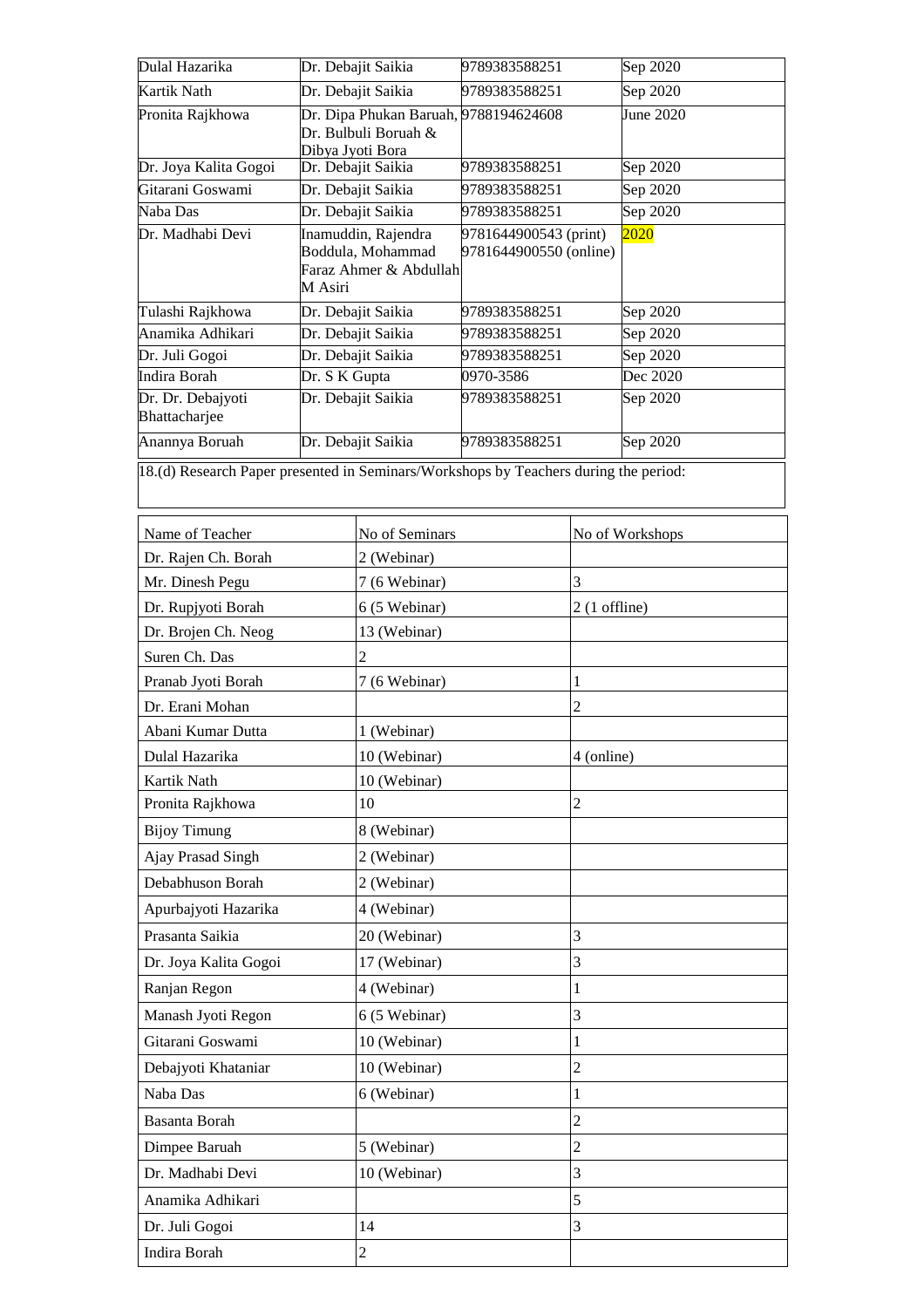| Dr. Arup Bura Gohain            |                                                   | 9                                                                                                                                             |                                             |                                                                                 | 3                         |                          |  |  |
|---------------------------------|---------------------------------------------------|-----------------------------------------------------------------------------------------------------------------------------------------------|---------------------------------------------|---------------------------------------------------------------------------------|---------------------------|--------------------------|--|--|
| Dr. Anup Kumar Doley            |                                                   | 16                                                                                                                                            |                                             |                                                                                 | 1                         |                          |  |  |
| Dr. Pollobi Duara               |                                                   | 18                                                                                                                                            |                                             |                                                                                 | 8                         |                          |  |  |
| Dr. Profulla Borah              | 15                                                |                                                                                                                                               |                                             |                                                                                 | 2                         |                          |  |  |
| Ajit Kumar Saikia               |                                                   | 1 (Webinar)                                                                                                                                   |                                             |                                                                                 |                           |                          |  |  |
| Dr. Dr. Debajyoti Bhattacharjee |                                                   | 5 (Webinar)                                                                                                                                   |                                             |                                                                                 | 1                         |                          |  |  |
| Anannya Boruah                  |                                                   | 8 (Webinar)                                                                                                                                   |                                             |                                                                                 | $\overline{2}$            |                          |  |  |
|                                 |                                                   | 18.(e) Number of Refresher/Orientation Course attended by Teachers during the period                                                          |                                             |                                                                                 |                           |                          |  |  |
| Name of Teacher                 |                                                   | <b>Refresher Course</b>                                                                                                                       |                                             |                                                                                 | <b>Orientation Course</b> |                          |  |  |
| Apurbajyoti Hazarika            |                                                   |                                                                                                                                               |                                             |                                                                                 | 1                         |                          |  |  |
| Prasanta Saikia                 |                                                   | 1                                                                                                                                             |                                             |                                                                                 |                           |                          |  |  |
| Debajyoti Khataniar             |                                                   | 1                                                                                                                                             |                                             |                                                                                 |                           |                          |  |  |
| Dr. Madhabi Devi                |                                                   |                                                                                                                                               |                                             |                                                                                 | $\mathbf 1$               |                          |  |  |
| Dr. Juli Gogoi                  |                                                   | $\overline{2}$                                                                                                                                |                                             |                                                                                 | 1                         |                          |  |  |
| Dr. Dr. Debajyoti Bhattacharjee |                                                   | 3                                                                                                                                             |                                             |                                                                                 |                           |                          |  |  |
|                                 | 19. Research Projects obtained during the period: |                                                                                                                                               |                                             |                                                                                 |                           |                          |  |  |
| Name of<br>Project              | Project<br>Type                                   | Date of<br>Sanctioned                                                                                                                         | Total amount<br>of Sanctioned               |                                                                                 | Funding<br>Agency         | Project<br><b>Status</b> |  |  |
|                                 |                                                   |                                                                                                                                               |                                             |                                                                                 |                           |                          |  |  |
|                                 |                                                   | 20. Scheme(s) undertaken by the college with financial assistance from State<br>Government, UGC or any other funding agency during the period |                                             |                                                                                 |                           |                          |  |  |
| Name of Scheme<br>undertaken    |                                                   | <b>Funding Agency</b><br>Outcome                                                                                                              |                                             |                                                                                 |                           |                          |  |  |
| Construction of Sport building  |                                                   | Director of Sport                                                                                                                             |                                             | Construction of dressing building with running<br>water for both male and femal |                           |                          |  |  |
| Classroom & virtual lab         |                                                   | <b>RUSA</b>                                                                                                                                   |                                             | Construction of classroom & virtual lab                                         |                           |                          |  |  |
| Renovation work                 |                                                   | <b>RUSA</b>                                                                                                                                   |                                             | Renovation of class room building                                               |                           |                          |  |  |
| Laboratory                      |                                                   | <b>RUSA</b>                                                                                                                                   |                                             | Purchase of lab equipments & chemical                                           |                           |                          |  |  |
| Library                         | <b>RUSA</b>                                       |                                                                                                                                               | Digitalization of library & RFID technology |                                                                                 |                           |                          |  |  |
| Computer                        |                                                   | <b>RUSA</b>                                                                                                                                   |                                             | Purchase of computer                                                            |                           |                          |  |  |
|                                 | 21. Activities of IQAC during the period:         |                                                                                                                                               |                                             |                                                                                 |                           |                          |  |  |
|                                 |                                                   | 22. Activities of Student Counseling and Guidance Cell                                                                                        |                                             |                                                                                 |                           |                          |  |  |
|                                 |                                                   |                                                                                                                                               |                                             |                                                                                 |                           |                          |  |  |

IQAC collaborated with the department of Assames, Sanskrit, Economic, Education, History, case for competitive exams for competitive exams. However, due to Covid 19 situation there is no general program in the competitive of the contract program in the contract program in the contract program in the contract pr Mathematics, Sociology, Botany, Chemistry, Geography, Physics, Zoology, B. Voc. (computer science) and Political Science of Majuli College an organized 14 webinars during the period.

23. Extension Activities during the period:

please see the next page

24. Sports Facilities provided during the period:

25 Any other important achievement (s) not covered above